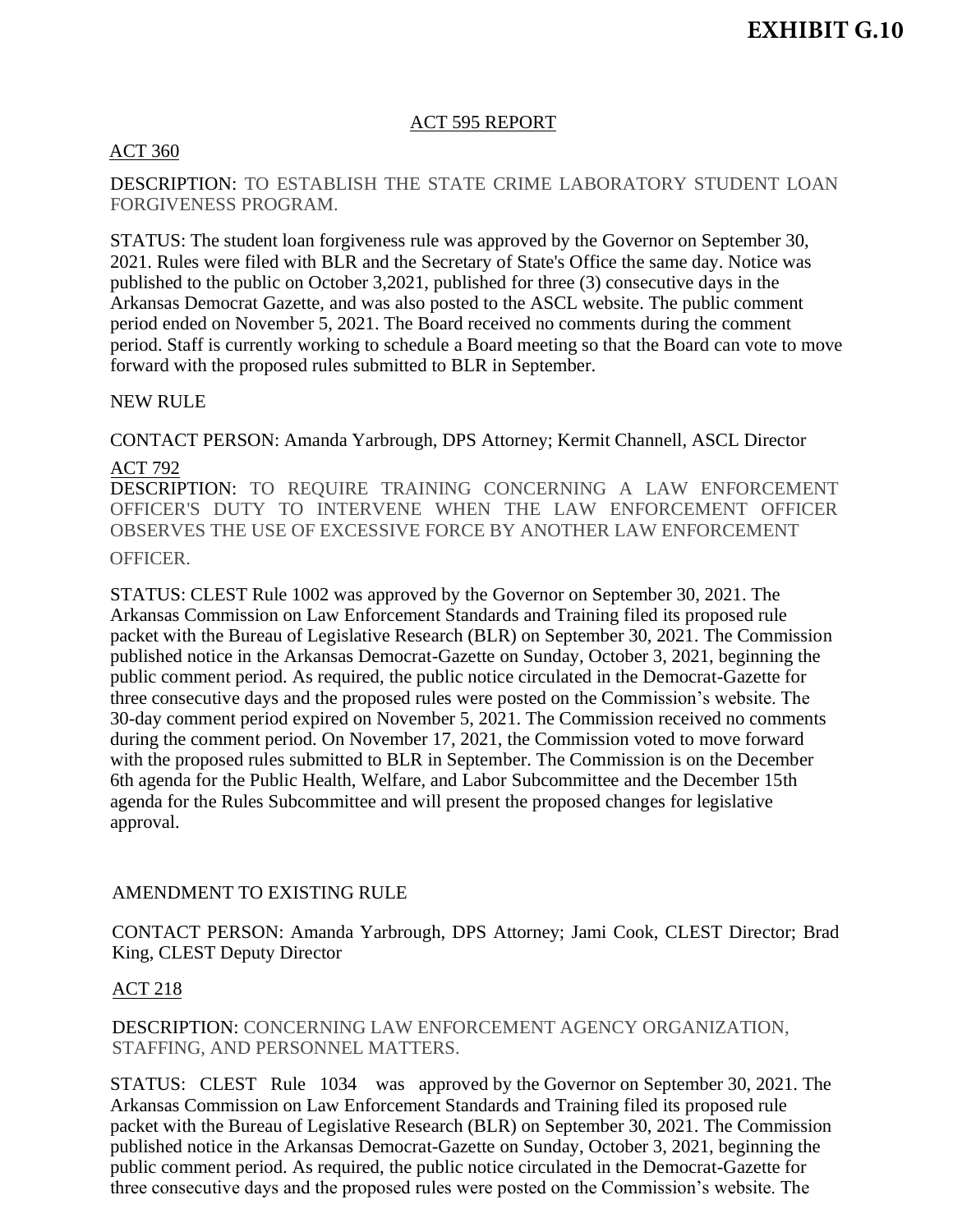30-day comment period expired on November 5, 2021. The Commission received no comments during the comment period. On November 17, 2021, the Commission voted to move forward with the proposed rules submitted to BLR in September. The Commission is on the December 6th agenda for the Public Health, Welfare, and Labor Subcommittee and the December 15th agenda for the Rules Subcommittee and will present the proposed changes for legislative approval.

# AMENDMENT TO EXISTING RULE

CONTACT PERSON: Amanda Yarbrough, DPS Attorney; Jami Cook, CLEST Director; Brad King, CLEST Deputy Director

# ACT 765

DESCRIPTION: The Act permits Arkansas taxpayers to contribute a portion of their tax refund (or include additional amount with their tax payment) to the Law Enforcement Family Relief Trust Fund. The Secretary of the Department of Public Safety, or his or her designee, may then distribute money from the fund to families of Arkansas-certified law enforcement officers who are killed in the line of duty or diagnosed with a terminal illness.

STATUS: The DPS portion of the Rules have been drafted and submitted (10/8/21) to the appropriate employees of the Department of Finance and Administration to ensure compliance and coordination with all DFA rules necessary to carry out the Program. *See* A.C.A. § 26-51- 2511(b)(3). Rules were delivered to the Governor's office on November 12, 2021.

## NEW RULE

CONTACT PERSON(S): Joan Shipley, DPS Attorney

## ACT 841

DESCRIPTION: The Act creates an income tax credit for a retired law enforcement officer who volunteers or works as a temporary or part-time employee for the Division of Arkansas State Police investigating cold cases.

STATUS: The first draft of these rules was submitted (10/4/21) to the Department of Finance and Administration for consultation and approval. *See* A.C.A. § 26-51-515(f)(2). Rules were delivered to the Governor's office on November 5, 2021.

#### NEW RULE

CONTACT PERSON(S): Major David Lafferty, ASP Criminal Investigation Division Commander; Joan Shipley, DPS Attorney

## ACT 135

DESCRIPTION: The Act requires any licensing entity to issue automatic or expedited licensure to certain military-affiliated individuals.

STATUS: Rule 2.17 of the ASP Rules for Licensing and Regulation of Private Investigators, Private Security Agencies, Alarm Systems Companies, Polygraph Examiners, and Voice Stress Analysis Examiners and Rule 5.4 of the ASP Used Motor Vehicle Dealer Licensing Rules have been amended to comply with Act 135. ASP rules for Licensing and Regulations were delivered